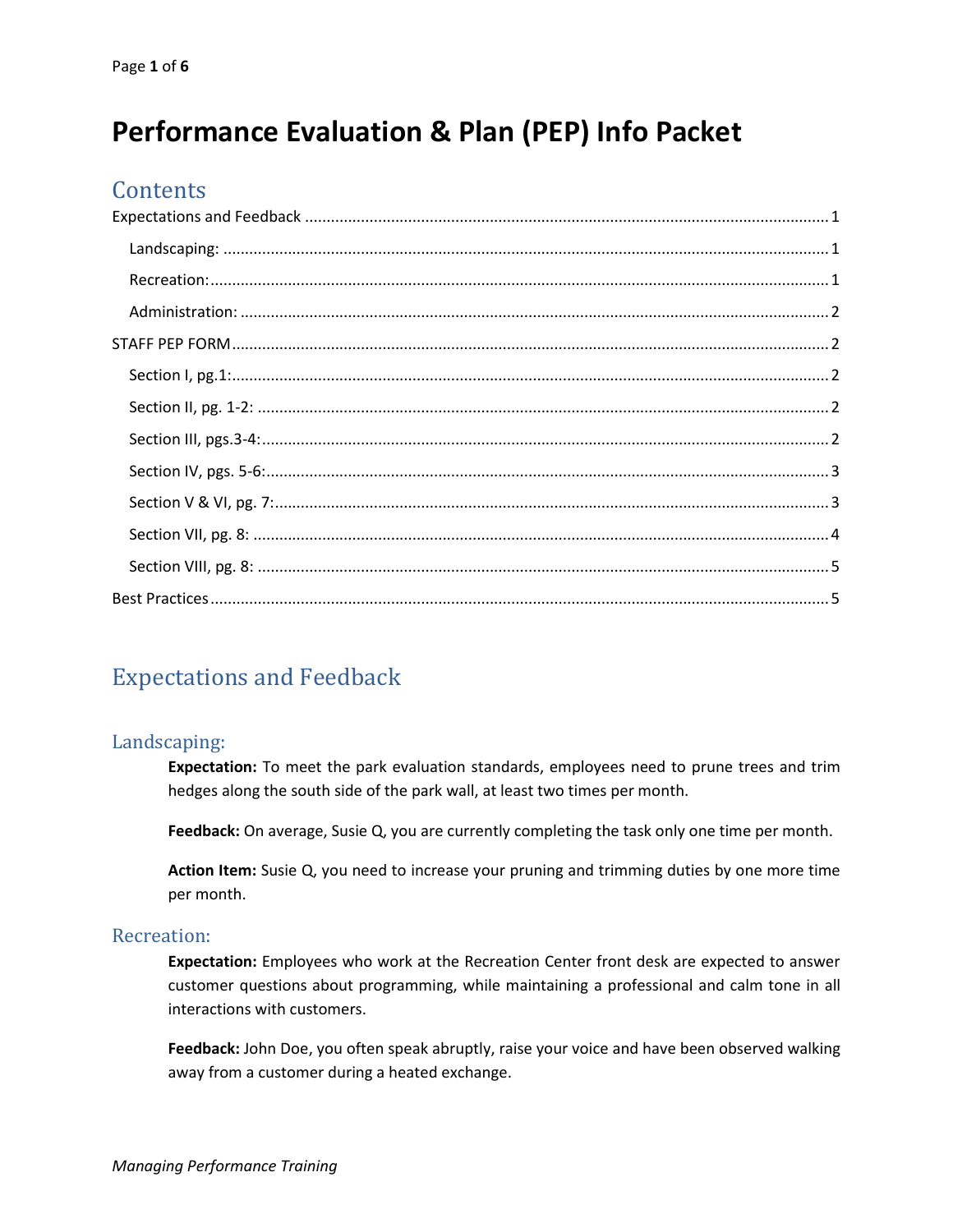**Action Item:** John Doe, you must maintain a professional tone in every interaction, with all customers. You should actively listen to customer questions and if frustrated, collect yourself before responding.

#### <span id="page-1-0"></span>Administration:

**Expectation:** The Healthy Work Environment Unit must provide detailed, accurate *weekly* reports to executive staff by 5pm Thursday. These TPS reports must describe the actions taken to improve work environment conditions that week.

**Feedback:** Joan of Ark, you have been submitting reports Friday morning, with typos, the wrong date, and vague information (i.e., "I was generally pleasant to my co-workers this week"). Executive staff has therefore been unable to assess whether your actions are leading toward an improved work environment.

**Action Item:** Joan of Ark, you must start your reports earlier in the week to meet the 5pm Thursday deadline, review your TPS reports for typos and other errors *at least* twice before submission, and include specific information (i.e., "I held a workshop related to conflict resolution skills"). If you submit your reports to me by 5pm Wednesday, I will review and give you specific feedback prior to submission for the next three weeks.

## <span id="page-1-1"></span>STAFF PEP FORM

#### <span id="page-1-2"></span>Section I, pg.1:

❑ Cover sheet, Employee Information

#### <span id="page-1-3"></span>Section II, pg. 1-2:

- ❑ Job Information
	- ❖ Use general job description
	- ❖ Add specific aspects of that employee's job (i.e., 3286 whom acts as facility coordinator for SOMA Rec Center, 3417 covering Buena Vista Park)

#### <span id="page-1-4"></span>Section III, pgs.3-4:

- ❑ A. Organizational Values (Score of 3, 2, 1)
	- ❖ The 5 R's
- $\Box$  B. Training and Compliance with City and Dept Policies
	- ❖ Did employee use City vehicle for "lunch runs"?
	- ❖ Was employee continuously disrespectful to co-workers?
	- ❖ Did employee complete mandatory SAMs?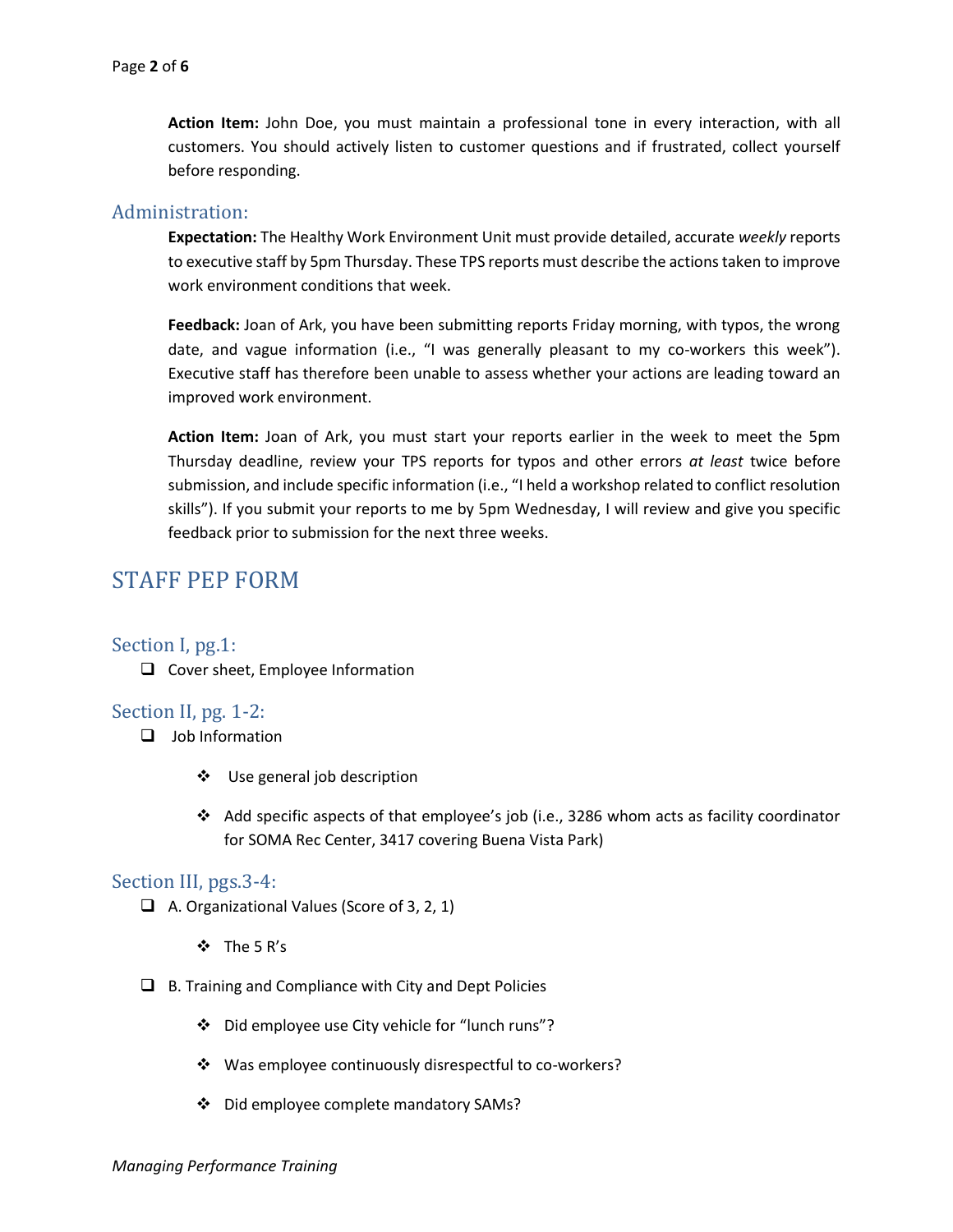❖ Check your training history or your staff's training history on the RPD-U Reports page.

#### <span id="page-2-0"></span>Section IV, pgs. 5-6:

- ❑ Department Strategies, Objectives, and Goals
	- ❖ Promote awareness of our Strategic Plan
- ❑ Performance Plan
	- ❖ Ensure performance goals align with our Strategic Plan
	- ❖ Create S.M.A.R.T. Goals
		- ❑ Specific
		- ❑ Measurable
		- ❑ Achievable
		- ❑ Relevant
		- ❑ Time-Framed

**PLEASE NOTE:** Rec & Park is **ONE** team. **Everyone** fits into the Strategic Plan, so align your goals and those of your staff with the plan, AND focus your energy toward reaching those goals. **TOGETHER** we accomplish our mission and achieve great things!

#### <span id="page-2-1"></span>Section V & VI, pg. 7:

- ❑ A. Performance Factors (Definition of Ratings)
	- ❖ Operational definition of the Ratings, read carefully
- ❑ Performance Factors (Staff only)
	- 1) Attendance and Punctuality
	- 2) Knowledge of Job
	- 3) Quantity of Work Performed
	- 4) Quality of Work Performed
	- 5) Effectiveness in Working with Others
	- 6) Adaptability to Work Situation
	- 7) Use of Materials and Equipment
	- 8) Safety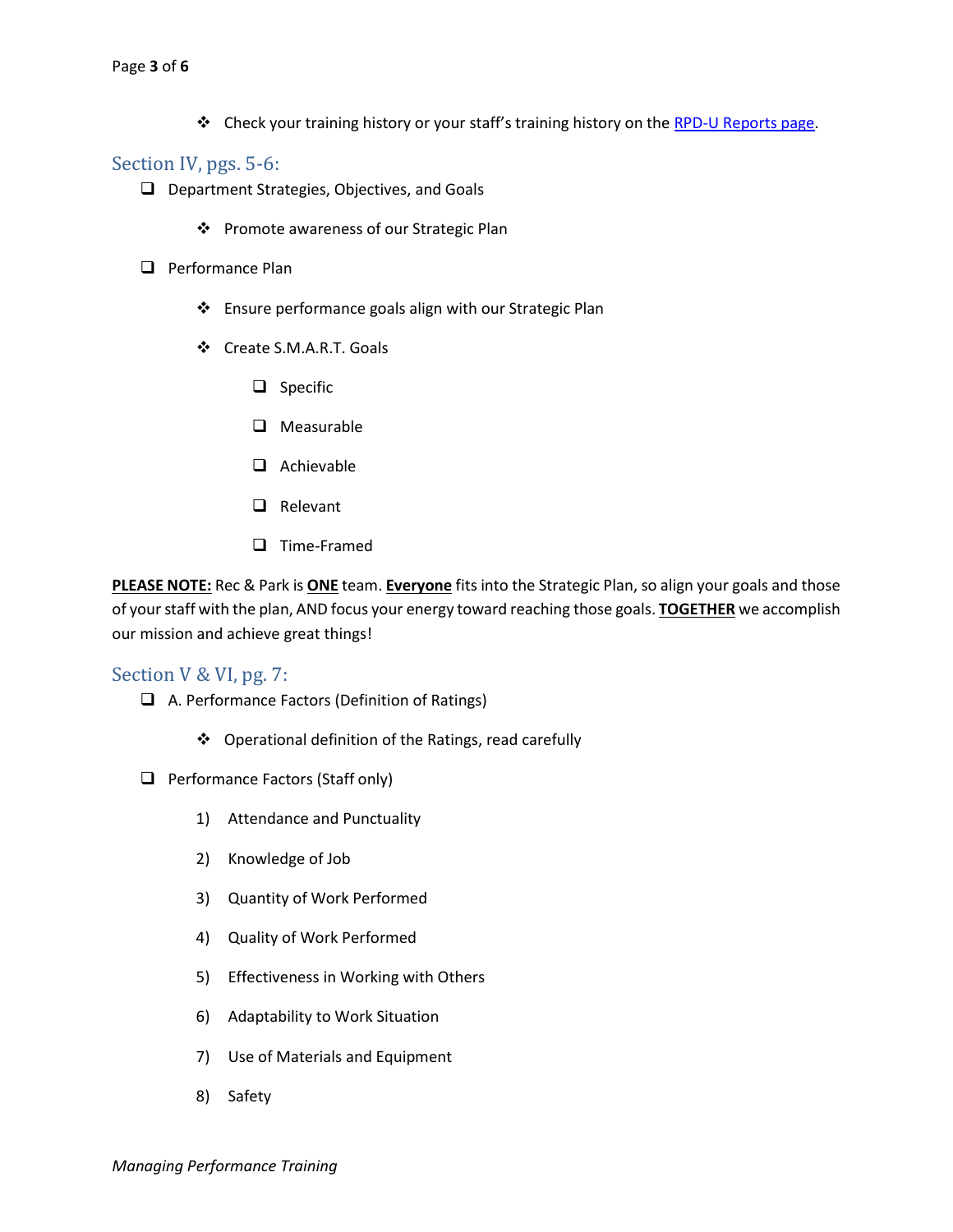#### Page **4** of **6**

#### \*Ratings: Exceeded Expectations, Met Expectations, or Did Not Meet Expectations

#### <span id="page-3-0"></span>Section VII, pg. 8:

- A) Overall Performance Rating
	- ❖ Consider performance over the ENTIRE rating period
	- ❖ Avoid the "Halo Effect" & the "Recency Effect"
	- ❖ Quantify performance as a whole
- B) Overall Performance Summary
	- ❖ Summarize all of the ratings throughout the previous sections

#### **The following is an example of an appropriate performance summary:**

#### *Example 1 (Job Class X)*

During the performance review period of July 1, 2015 - June 30, 2016, as noted above, Employee X has received an overall performance rating of "2 – Met Expectations." My observations that have lead to this overall rating are as follows:

Employee X has received a rating of Exceeded Expectations for Resiliency, Met Expectations for Respect, Relationships, and Results, but did receive a rating of Did Not Meet Expectations for Responsiveness. This responsiveness rating was due to not responding to customer emails for 2-3 days on numerous occasions. A reasonable response to customer emails would typically be within 24 hours. Employee X needs to focus on this area of development in the next fiscal year. During this performance period, however, Employee X did show continued resiliency to carry out initiatives in the face of adversity – such as coordinating resources with other Rec Centers to ensure enough chairs were provided for the MLK Luncheon, despite a concurrent event (Mayor's Opening Event at Minnie Lovie Ward) drawing more spectators than were planned.

In regards to adherence with City and Departmental Policies, Employee X did comply, but we had several ongoing conversations about respectful staff communications (reducing sarcasm and not engaging in workplace gossip/rumors). I am confident that Employee X will minimize that conduct in the future, and Employee X will need to do so to Meet Expectations in the future.

As far as Performance Factors, Employee X Met Expectations on all factors, except Effectiveness in Working with Others. I rated Employee X Did Not Meet Expectations on this factor because I overheard Employee X engaging in workplace gossip on several occasions, and putting forth several hurtful, sarcastic comments directed at co-workers during staff meetings. Again, I would like to reiterate that this conduct is easily remedied, and I expect Employee X improve in this area during FY 16-17.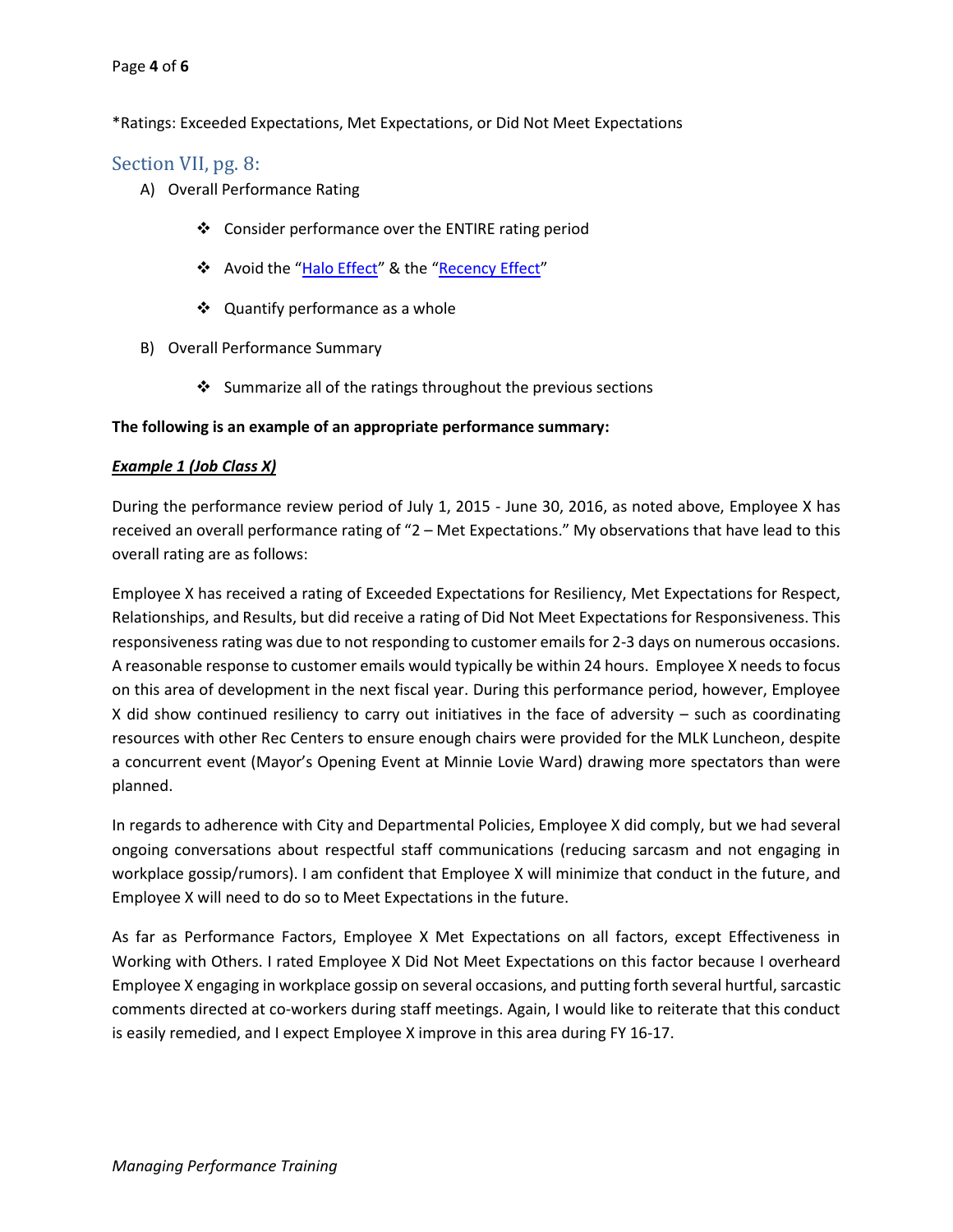Overall, Employee X meets my expectations on a day-to-day basis and I appreciate the consistency of effort that Employee X applies to their work. I look forward to setting performance goals with Employee X during the next rating period.

#### <span id="page-4-0"></span>Section VIII, pg. 8:

- ❑ Signature Page
	- $\cdot \cdot$  The most important aspect of the PEP process is that the supervisor and employee meet continuously to discuss performance, both the positives and the areas of improvement
	- ❖ The signature page holds supervisors and employees accountable for meeting and discussing performance goals and overall performance feedback
	- ❖ Reviewers (Managers) also need to be kept in the loop and must agree and sign-off on goals and feedback prior to finalizing the document with the employee

### <span id="page-4-1"></span>Best Practices

❖ Give both **Positive** AND **Constructive** feedback

Examples: Employee X needs to focus on making it to work on time as Employee X was 15 minutes late a total of 10 times during the rating period. That being said, Employee X has been very adaptable to changing work situations, such as when work units are down a member or large crowds dictate which area of Alamo Square Employee X can address each morning.

- ❖ Avoid subjective comments, instead **DESCRIBE** the behavior
	- $\triangleright$  Bad: Employee X is "kind."
	- $\triangleright$  Good: Employee X smiles and says hello to a customer immediately upon them entering the facility, even if she/he cannot wait on the customer immediately."
	- $\triangleright$  Bad: Employee X is "rude."
	- ➢ Good: Employee X scowls and tells customers to come back later or "shove it", if a customer enters the facility and she/he cannot wait on the customer immediately.
	- $\triangleright$  Bad: Employee X is an intelligent worker and a motivated worker.
	- $\triangleright$  Good: Employee X is technically savvy and able to complete excel formulas such as V-Look-up and IndexMatch, develops effective pivot tables in excel, and has submitted training requests to develop their skills in Microsoft Access, Publisher, and Adobe Acrobat.
- ❖ Avoid comments that are not work-related